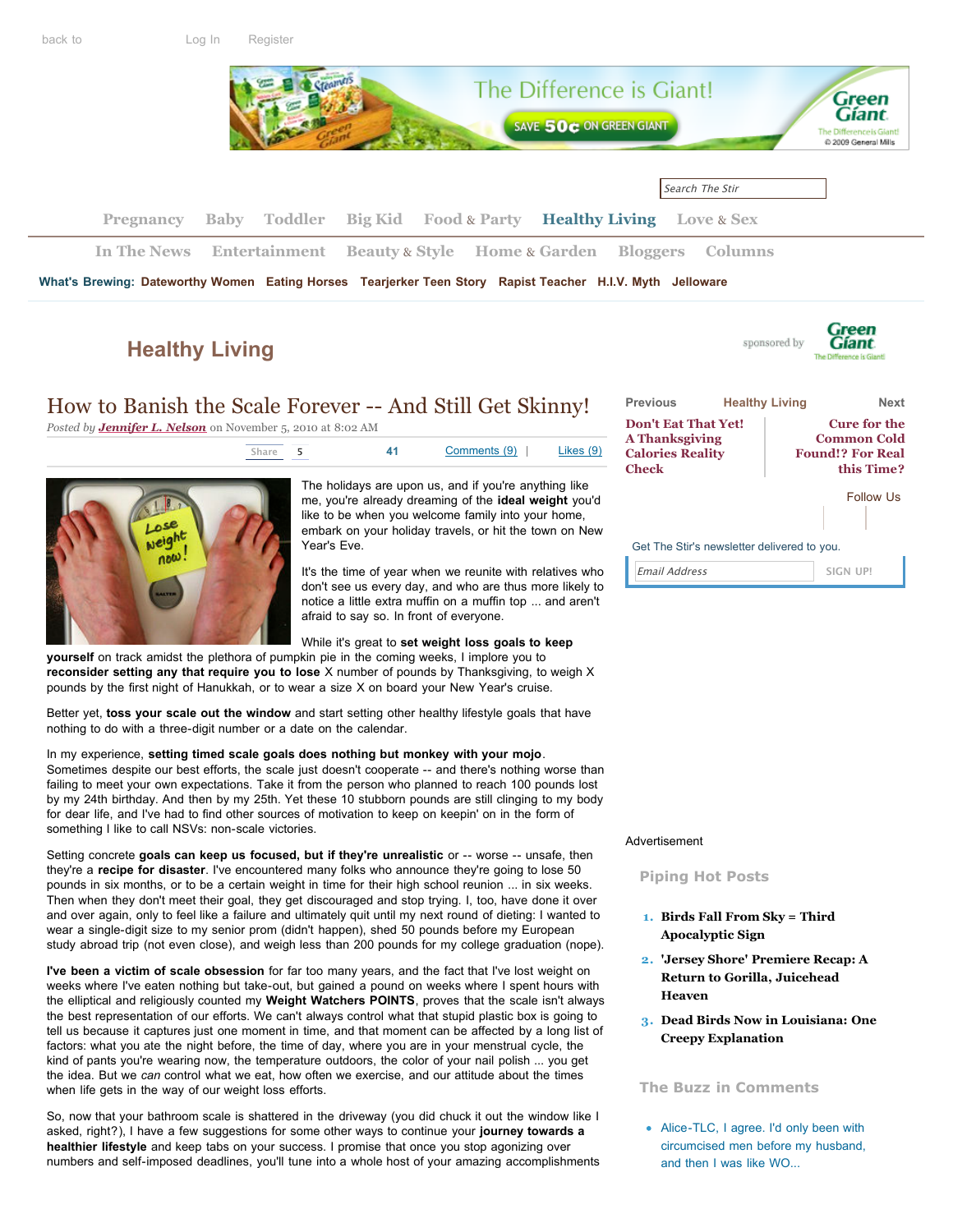and NSVs.

**1. Pile on the exercise minutes.** Adding just 10 more minutes to your gym session or an extra mile to your afternoon jog. Vow to master the moves in your Zumba class, or wear a pedometer and try to take 10,000 steps per day. When you're ready, you can sign up for a 5K or invest in some personal training sessions to boost your fitness level even further. Most gyms are already rolling out their holiday promotions, so take advantage of them!

**2. Spend some time in front of the mirror.** Do your abs look tighter? Are those push-ups paying off? Is your face slimming down? When we're busy obsessing over a number on the scale and racing the clock, it's all too easy to miss the subtle changes to our bodies as we shed pounds. Embrace the new you by setting a slightly narcissistic goal: to take a few moments each week to stare at yourself in the mirror and recognize improvements to your appearance, even if it's just that your complexion is [clearer from all that water you've been drinking. I, for one, was beyond thrilled when I saw my collar](http://thestir.cafemom.com/guide/giveaways) bones for the first time!

**3. Try a new healthy recipe each week.** There's nothing wrong with dining out, but these days you're probably spending less time at the drive-thru and more time in front of the stove. So give [yourself kudos when the kids compliment your balsamic chicken or your husband -- hater of all things](http://thestir.cafemom.com/guide/cold_flu_guide) healthy -- devours every last bite. Set a goal to try one new healthy recipe each week, search for more complex creations, or to experiment with ways to turn your favorite dieting disasters (green bean casserole, anyone?) into healthier holiday fare with simple swaps and substitutions, like using low-fat dairy or doubling up on veggies.

**4. Don't underestimate the power of loose jeans.** I love seeing a smaller number on the scale as [much as anyone, but is there anything more exciting than having to buy a belt to keep your pants up,](http://thestir.cafemom.com/guide/resolutions_guide) or asking a tailor to take in your dress before a special occasion? When you hit the mall to start your holiday shopping this month, vow to spend 15 minutes in your favorite clothing store and revel in [trying on smaller sizes. If you're not quite there yet, experiment with styles you usually assume will be](http://thestir.cafemom.com/guide/winter_family_fun) unflattering. You might just surprise yourself -- even five or ten pounds can make a difference in how the latest trends fit your figure.

**5. Smile and say thank you.** You know those compliments you've been getting lately? The ones where friends and family openly ask if you're losing weight, and casual acquaintances stare at you [and ask if you're wearing a new outfit or doing something different with your hair? Make it a goal not](http://thestir.cafemom.com/guide/winter_survival_guide) to squirm or turn five shades of red when a co-worker (or, heck, the Starbucks barista) tells you how slim you're looking lately. Believe it or not, it took me 40 pounds before people started commenting on my weight loss -- and if I spent a little less time feeling uncomfortable with all the attention, and a little more time channeling those compliments into motivation to look even better, who knows where I'd be now?

**6. Take frequent progress photos.** Sometimes it's difficult to physically see your own weight loss, so make the decision to start taking progress photos once a month or for every five or 10 pounds lost. It's incredibly empowering to check out my old photos from when I was down 20 pounds, or 50 pounds, and compare them to how I look today. How could you possibly be discouraged by lackluster scale results when you can actually see for yourself how far you've come? Ask your hubby or your kids to be your photographer if you don't have a self-timer on your camera, and strike a pose!

**7. Look for other measures of success.** Okay, okay, so technically your dress size and waist circumference are numbers. And this post promises to give you ideas for setting healthy living goals and recognizing your weight loss success without them. But I know from experience that even when the scale doesn't show significant losses for a few weeks, I've usually lost at least an inch or two around my waist, thighs, or arms, or I may even be ready to entertain the idea of smaller jeans. So break out that tape measure (proceed with caution, though -- it can be as addictive as the scale), or keep a pair of your "skinny" jeans in sight to try on from time to time. Better yet, take into consideration some other very important numbers next time you visit your doctor: even just a 10 percent decrease in body weight can translate to improvements in cholesterol and blood pressure readings, and help ward off future weight-related maladies.

#### **What are some ways you set goals and track your "NSVs" without setting foot on the scale?**

| Image via AlanCleaver/Flickr                                                                                                                         | True!)<br>Michele Zipp (<br>this.                                           |
|------------------------------------------------------------------------------------------------------------------------------------------------------|-----------------------------------------------------------------------------|
| Filed Under: body image, diets, eating healthy, exercise,<br>Comments (9)<br>Likes $(9)$<br>healthy habits, nutrition, personal trainer, weight loss | <b>Birds Fall Fro</b><br><b>Sign</b><br>1,269 people                        |
| submit<br>41<br>$\mathbf{C}$<br>Share<br>Email<br>5                                                                                                  | <b>Nursing Mom</b><br><b>Supply</b><br>700 people sh                        |
| <b>Extra Sugar</b>                                                                                                                                   | <b>Lesson Eight</b><br>Jadgement<br>7,320 people<br>fractes Stabling in II. |
| • Don't Eat That Yet! A Thanksgiving Calories Reality Check                                                                                          | Facebook social plugin                                                      |

P.S. Wasn't it Armegeddon for the [dinosaurs when they became extinct?](http://thestir.cafemom.com/home_garden/114535/birds_fall_from_sky_third#comment_290275) Did the 'good' di...

[Or maybe it was the BCS officialdom](http://thestir.cafemom.com/in_the_news/114588/dead_birds_now_in_louisiana#comment_290274) going hyper hallietin over Scott N.

Special Sections

**Giveaways Cold & Flu Guide New Years Resolutions Winter Family Fun** not give side affects that makes me pop **Winter Survival Guide** 

**[MORE GUIDES](http://thestir.cafemom.com/special_sections)**

**Slideshows**



1 of 6

**Hot on Facebook**



**True!)** [Michele Zipp Gutknecht](http://www.facebook.com/michelezg) and 860 people shared this. **[Birds Fall From Sky = Third Apocalyptic](http://thestir.cafemom.com/home_garden/114535/birds_fall_from_sky_third) Sign** 1,269 people shared this.

**[Formula Feeders Love Their Babies \(It's](http://thestir.cafemom.com/baby/114384/formula_feeders_love_their_babies)**



**[Nursing Moms Need to Trust Their Milk](http://thestir.cafemom.com/baby/114492/nursing_moms_need_to_trust) Supply** 700 people shared this.

**[Lesson Eight: I'm Judging You](http://thestir.cafemom.com/baby/114390/lesson_eight_im_judging_you)** 7,320 people shared this.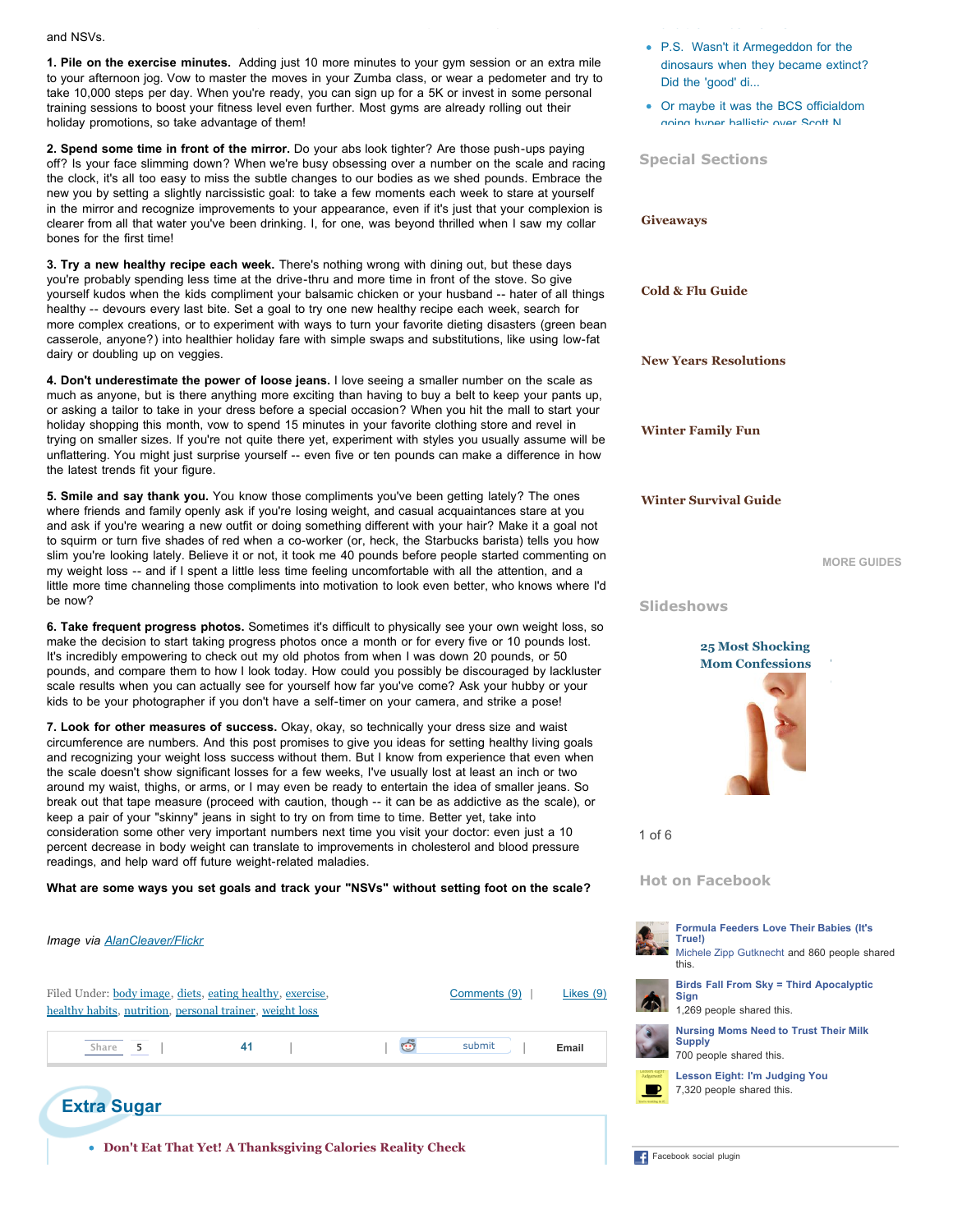- **[10 People Not to Friend on Facebook](http://thestir.cafemom.com/healthy_living/113665/10_people_not_to_friend)**
- **[Trying to Lose Weight? DON'T Try on Your Jeans](http://thestir.cafemom.com/healthy_living/112546/trying_to_lose_weight_dont)**
- **[Kirsten Gillibrand and The Myth of the Skinny Breastfeeder](http://thestir.cafemom.com/baby/112017/kirsten_gillibrand_the_myth_of)**
- **[Lesson Eight: I'm Judging You](http://thestir.cafemom.com/baby/114390/lesson_eight_im_judging_you)**
- **[10 Healthy Habits That'll Keep Your Blood Pressure Down](http://www.everydayhealth.com/hypertension-pictures/10-habits-for-hypertension-prevention.aspx)** *(Sponsored - EverydayHealth.com)*

# **Tasty Treats from Our Partners**



- **[Naked at Home for a Week](http://www.shelterpop.com/2010/12/16/naked-at-home/)** ShelterPop
	- **[What Turns Men On More Than Anything](http://www.aolhealth.com/2010/11/24/men-turn-on-pumpkin-pie-smell/)** AOL Health
- **[Worst Celebrity Makeovers](http://www.starpulse.com/news/index.php/2010/12/24/the_worst_celebrity_makeovers_of_2010)** Starpulse
- **['Breaking Dawn' Sex Scene Filmed for 12 Hours](http://www.celebuzz.com/breaking-dawn-sex-scene-filmed-s281551/)** Celebuzz
	- **[The Worst Sex Advice Ever](http://www.thefrisky.com/post/246-whats-the-worst-sex-advice-youve-been-given/)** The Frisky

# **Comments**  (9)



I find that when we (my family and I) take the fifteen minutes or so to sit down and plan our dinners for the month, I'm saner, less stressed, and more apt to eat more healthy food. I can even say that some months, it's helped me lose a little (I'm at the beginning of that 100 lb battle). But knowing what's on the menu for the evening - even if it's the hot dogs or chicken nuggets requested by my little guy allows me to sanely plan my eating for the rest of the day. On "junk-food nights' (which include dinners out - I assume the worst, then try to order the best), I go for more filling, lower calorie foods (grape nuts for breakfast, salad for lunch), than I might when we've got "big salad" or "grilled chicken" on the menu. Overall, it helps me balance out my calorie intake.

Also? It helps me plan ahead (less stress) and saves me money, which is always a bonus.

**[PonyChaser](http://www.cafemom.com/home/PonyChaser)**, Nov 5, 2010 at 10:00 AM



#### Great article, great tips!

I have one pair of goin'-out jeans that only love me when I'm at a certain size [otherwise they oink and laugh at me. I put them on twice a month, even if I'm not](http://feeds.feedburner.com/cafemom/thestir/blogger/15) goin' out, just to keep myself honest. They tend to do a lot of laughing this time of year....

*[hoticedcoffee](http://www.cafemom.com/home/hoticedcoffee) ,* Nov 5, 2010 at 11:09 AM



YES!!! Awesome. The scale is evil, and programs (cough - Weight Watchers cough) that use it as the main measure of success are very problematic for women's emotional/mental well-being while trying to get down to a healthy weight. [After all, they're all inter-related.](http://feeds.feedburner.com/cafemom/thestir/blogger/32) 

*[MaressaSB](http://www.cafemom.com/home/MaressaSB) ,* Nov 5, 2010 at 12:14 PM



I agree with you,let me tell you some another amazing news. Last week,i find my favoraite shop,in this shop, you can find huge selection of chanel belt(http://www.bagsbeauty.com), I believe you will also have interest.

### **The Stir on Facebook**



**[The Stir](http://www.facebook.com/thestir)** on Facebook Like



#### **The Stir on Twitter**

Oh please, no! Twilight Tattoos: I Am Now Officially Very Afraid:<http://bit.ly/hTrw1P> [20 hours ago](http://www.twitter.com/the_stir/status/23148559809388544)

We love your new red hair, [@KhloeKardashian](http://twitter.com/KhloeKardashian) ! Khloe Kardashian Red Hair: Becomes  $#1$  Sister (Photos): <http://bit.ly/eoSjum> [21 hours ago](http://www.twitter.com/the_stir/status/23140679106437120)

Taylor Swift, we wrote your Jake heartbreak song! Taylor Swift & Jake Gyllenhaal Split, Here's Her Song About Him: <http://bit.ly/fLZTdS> [2 days ago](http://www.twitter.com/the_stir/status/22494597288566784)

**Ewitter** 

**[ADD COMMENT](http://thestir.cafemom.com/healthy_living/111923/how_to_banish_the_scale#commentBox)**

**[FOLLOW US ON TWITTER](http://www.twitter.com/the_stir)**

#### **Featured Bloggers**



**[Amy Corbett Storch](http://feeds.feedburner.com/cafemom/thestir/blogger/14)** Latest Entry [A Three-Year Blip](http://thestir.cafemom.com/healthy_living/111923/http://thestir.cafemom.com/toddler/114427/a_threeyear_blip)



## **[Linda Sharps](http://thestir.cafemom.com/blogger/15/linda_sharps)**

Latest Entry Ted Williams Reunites With Mom, [But Is He Being Taken Advantage](http://thestir.cafemom.com/healthy_living/111923/http://thestir.cafemom.com/entertainment/114744/ted_williams_reunites_with_mom) Of?



#### **[Julie Marsh](http://feeds.feedburner.com/cafemom/thestir/blogger/19)** Latest Entry

[Kidney Donation Springs Scott](http://thestir.cafemom.com/healthy_living/111923/http://thestir.cafemom.com/in_the_news/114739/kidney_donation_springs_scott_sisters) Sisters From Prison



## **[Jenny Erikson](http://thestir.cafemom.com/blogger/32/jenny_erikson)**

Latest Entry This Is No Time to Increase the [Debt Ceiling: Cut Spending Instead](http://thestir.cafemom.com/healthy_living/111923/http://thestir.cafemom.com/in_the_news/114719/this_is_no_time_to)



#### **[Gabrielle Blair](http://feeds.feedburner.com/cafemom/thestir/blogger/39)** Latest Entry [Be Seduced by the Dark Side With](http://thestir.cafemom.com/healthy_living/111923/http://thestir.cafemom.com/home_garden/114688/be_seduced_by_the_dark) These Bold Walls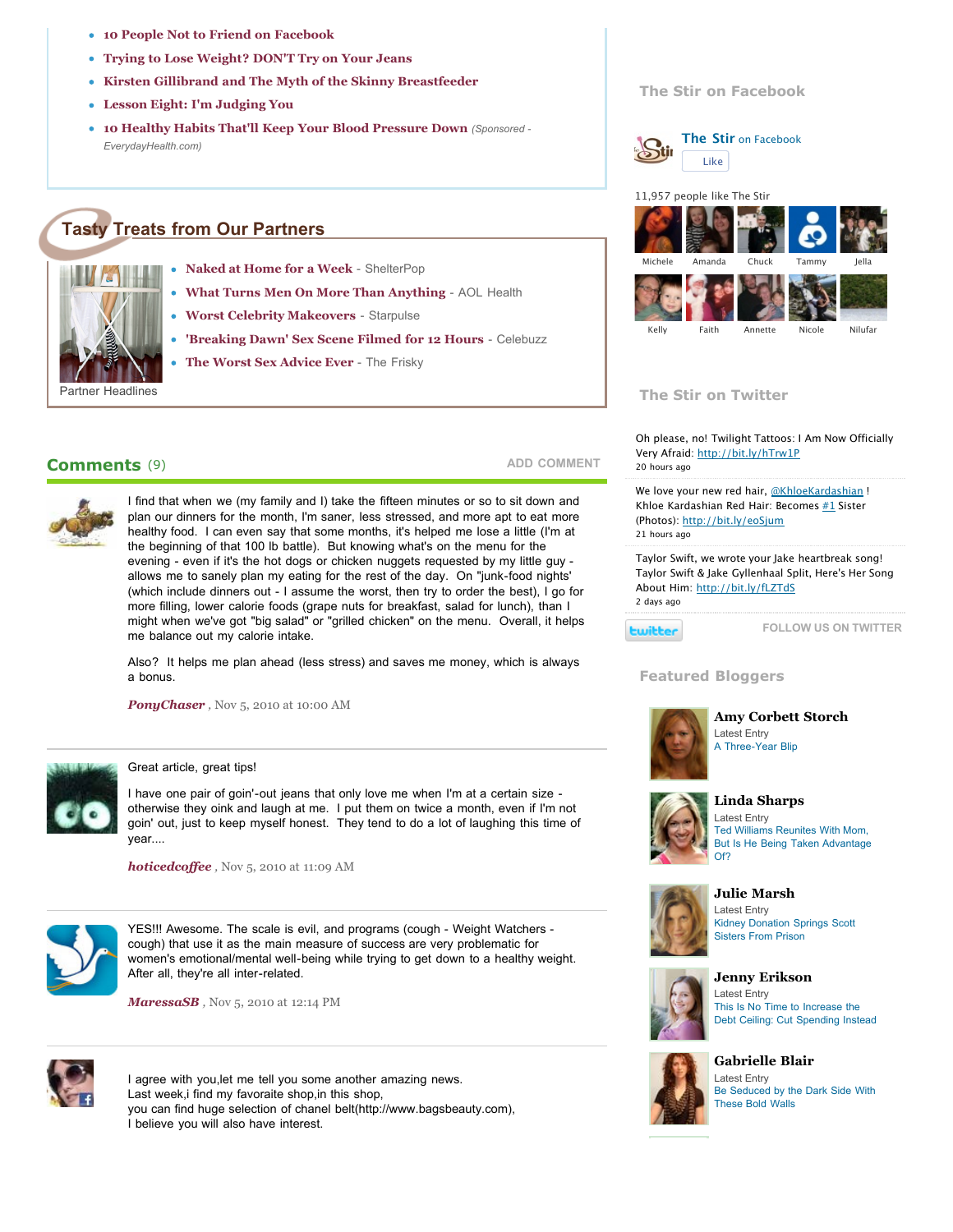

I judge by the way my clothes fit me

*[Carey2006](http://www.cafemom.com/home/Carey2006) ,* Nov 6, 2010 at 11:53 AM



[yepp I go by my clothes too. I get on the scale at work sometimes but dont have](http://feeds.feedburner.com/cafemom/thestir/blogger/75) one at home

*[ChEMOM](http://www.cafemom.com/home/ChEMOM) ,* Nov 6, 2010 at 10:10 PM



I try to sneak in as much exercise throughout the day as I can.I park farther away,if I am standing still at work I sway back and forth.I also substitute beans,mushrooms,ground chicken for alot of other less healty things when cooking.So far I have lost quite a bit I think,because I havent weighed myself

*[fryshannon34](http://www.cafemom.com/home/fryshannon34) ,* Nov 7, 2010 at 11:12 AM



Pretty much everything you've suggested are things I do....I don't have a scale in my house, though even after reading this, I still WANT one.

Looking at yourself in the mirror and taking "progress" photos is a huge bonus for those weeks the scale says you didn't lose anything...a lot of times, the redistribution of fat and muscle gained will give you a better picture VISUALLY of your progress than a scale.

Great post!

*[mainemusicmaker](http://www.cafemom.com/home/mainemusicmaker) ,* Nov 8, 2010 at 5:20 AM



You have to set realistic goals for yourself. I measure myself in a few places so I still see the loss if it isn't on the scale.

*[tazdvl](http://www.cafemom.com/home/tazdvl) ,* Nov 26, 2010 at 10:47 AM

1-9 of 9 comments

#### **Add a Comment**

[Log in with Facebook](http://thestir.cafemom.com/healthy_living/111923/how_to_banish_the_scale#) [Log in to CafeMom](http://thestir.cafemom.com/healthy_living/111923/how_to_banish_the_scale#) [Comment as a guest](http://thestir.cafemom.com/healthy_living/111923/how_to_banish_the_scale#)

#### **Use Your Facebook Profile**

Leave your comment below. When you click "Submit", you will be prompted to log in to Facebook to continue. After logging in to Facebook, your comment will appear on The Stir with your first name, last name, and Facebook avatar.

**Your Comment**







[Cash Warren & His Pretty](http://www.celebritybabyscoop.com/2011/01/07/cash-warren-his-pretty-princess) Princess

celebritybabyscoop



[EXCLUSIVE INTERVIEW:](http://www.radaronline.com/exclusives/2011/01/exclusive-interview-former-bachelorette-winner-jesse-csincsak-saves-mans-life-0) Former Bachelorette

[BLING: Natalie Portman's](http://www.toofab.com/2011/01/07/natalie-portman-engagement-ring-benjamin-millipied-photo/) Engagement Ring!



[Girl Talk: Welcome To](http://www.thefrisky.com/post/246-girl-talk-welcome-to-heartbreak/?eref=RSS) Heartbreak



#### **[Lindsay Ferrier](http://feeds.feedburner.com/cafemom/thestir/blogger/50)** Latest Entry [Jumpin Jammerz: Because Morons](http://thestir.cafemom.com/healthy_living/111923/http://thestir.cafemom.com/beauty_style/114748/jumpin_jammerz_would_you_wear) Need Clothes, Too





**[Jill Smokler](http://thestir.cafemom.com/blogger/75/jill_smokler)** Latest Entry [10 Reasons Winter Stinks](http://thestir.cafemom.com/healthy_living/111923/http://thestir.cafemom.com/toddler/114485/10_reasons_winter_stinks)

**[VIEW ALL](http://thestir.cafemom.com/bloggers)**

Advertisement